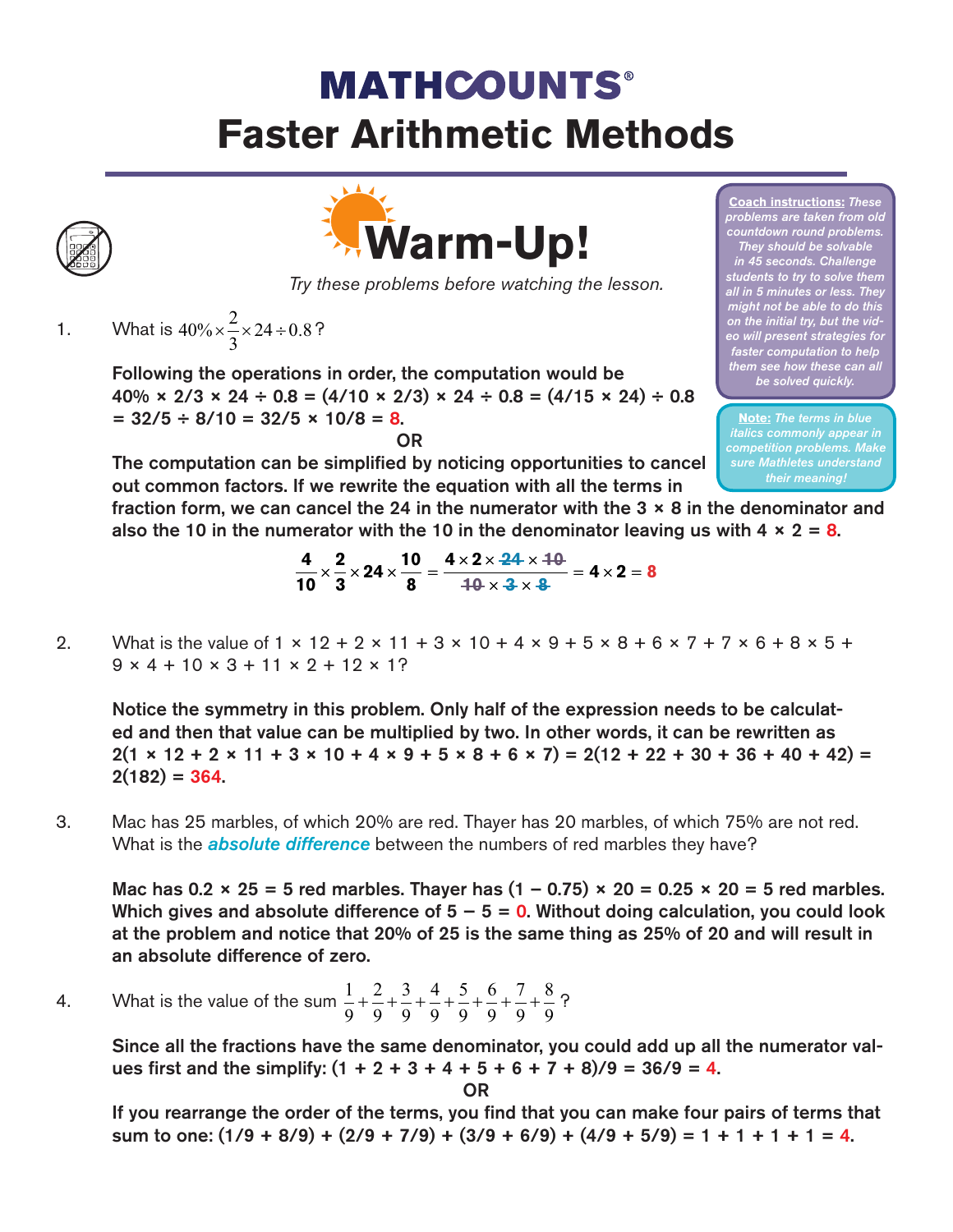5. What is the value of the sum  $0.49 + 0.53 + 0.55 + 0.47 + 0.48$ ? Express your answer as a decimal to the nearest hundredth.

One solution is to add the terms in order:  $(0.49 + 0.53) + 0.55 + 0.47 + 0.48 = (1.02 + 0.55)$  $+ 0.47 + 0.48 = (1.57 + 0.47) + 0.48 = 2.04 + 0.48 = 2.52$ .

OR

For a faster computation, notice that all five terms are close to 0.5. We can think of this as  $5 \times 0.5 = 2.5$  plus or minus the sum of the differences between 0.5 and each term. We have  $-0.01 + 0.03 + 0.05 - 0.03 - 0.02 = 0.02$ . The final result will be  $2.5 + 0.02 = 2.52$ .



*Take a look at the following problems and follow along as they are explained in the video.*

6. What is the value of the sum  $\frac{1}{27} + \frac{1}{27} + \frac{1}{27} + \frac{1}{27} + \frac{1}{27} + \frac{1}{27} + \frac{1}{27} + \frac{1}{27}$ ? 1 87 2 87 3 87 4 87 84 87 85 87 86  $+\frac{2}{87}+\frac{5}{87}+\frac{4}{87}+\cdots+\frac{64}{87}+\frac{85}{87}+\frac{80}{87}$ 

Solution in video. Answer: 43.

7. What is the value of  $1 \times 9 + 2 \times 99 + 3 \times 999 + 4 \times 9999 + 5 \times 99999$ ?

Solution in video. Answer: 543195.

8. What is the value of  $55 \times 33 - 15$ ?

Solution in video. Answer: 1800.





*Use the skills you practiced in the warm-up and strategies from the video to solve the following problems.*

**Coach instructions:** *After watching the video, give students 10 minutes or so to try the next five problems. These problems are from old sprint rounds and should each be solvable in 80 seconds or less, but allow students more time here to try to think through how to use these new strategies.* 

9. What is  $12 \times 37 + 12 \times 7 + 12 \times 6$ ?

Factoring out 12 from each term, you get  $12(37 + 7 + 6) = 12(50) = 600$ .

10. What is the value of  $2 \times 6^3 + 6^2 - 7 \times 6^2$ ?

Factoring out 6<sup>2</sup> from every term, we get  $6^2(2 \times 6 + 1 - 7) = 36(6) = 216$ .

11. Audra adds the numbers 2018 and 22, then multiplies the result by 2 and assigns this value to *a*. Beto multiplies the numbers 2018 and 2, then adds 22 to the result and assigns this value to *b*. What is the value of  $a - b$ ?

*students try the warm-up problems, play the video and have them follow along with the solutions. After watching the video, they may want to go back and try to come up with faster ways to solve the warm-up problems before moving on tho the final problem set.* 

**Coach instructions:** *After*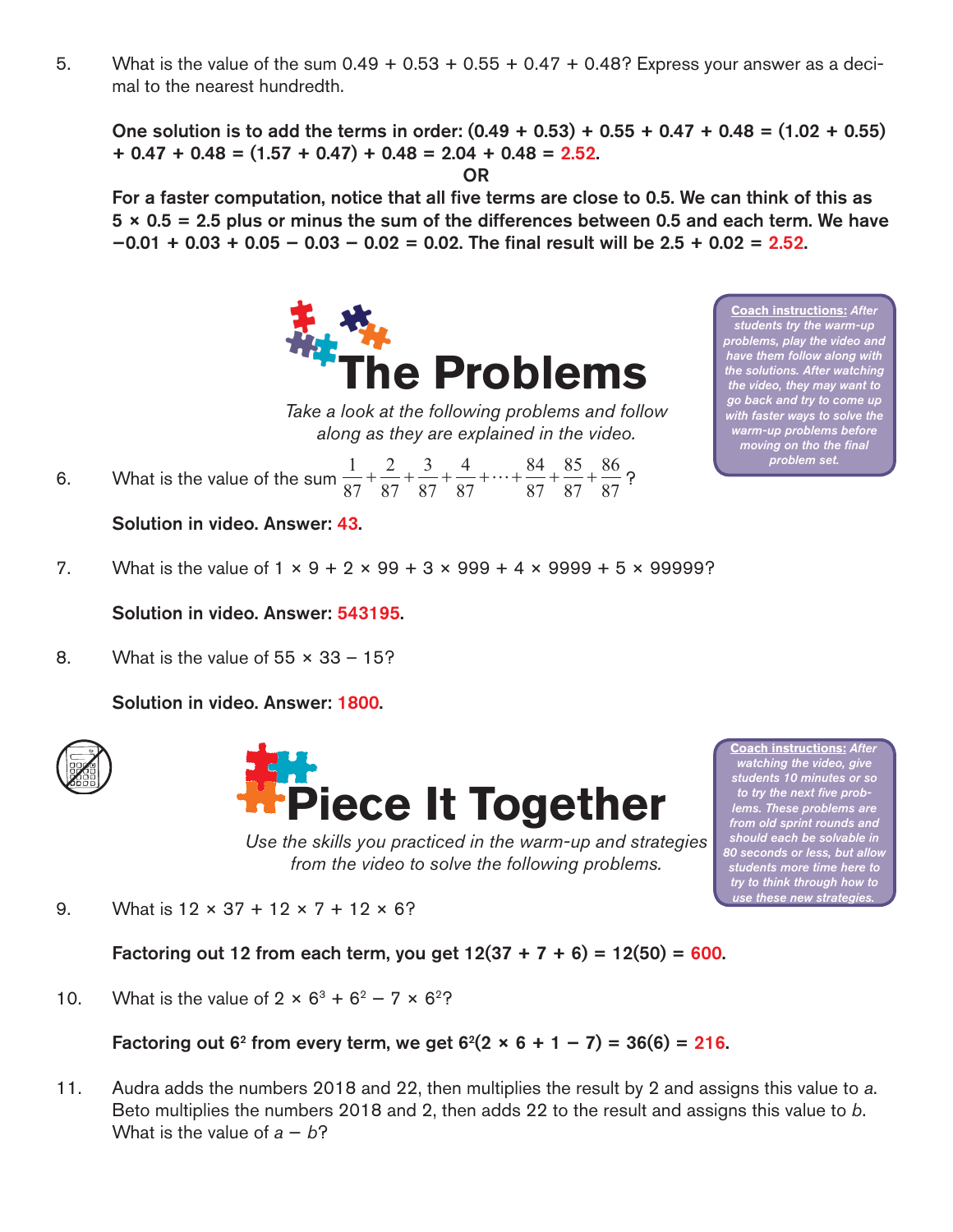Instead of calculating *a* and then *b*, let's write out the whole numeric expression for *a* − *b* =  $(2018 + 22) \times 2 - (2018 \times 2 + 22)$ . We can distribute the 2 to the terms in the left set of parentheses and distribute the −1 to the second expression in the second set of parentheses to rewrite this expression as 2018  $\times$  2 + 22  $\times$  2 - 2018  $\times$  2 - 22. Notice the we can cancel  $2018 \times 2 + 22 \times 2 - 2018 \times 2 - 22$  leaving us with  $22 \times 2 - 22 = 22$ .

12. What is the value of  $(1 + 3 + 5 + ... + 2017) - (2 + 4 + 6 + ... + 2016)$ ?

If we distribute the −1 to the terms in the second set of parentheses and use the commutative property to reorder the problem, we can rewrite this expression as  $1 - 2 + 3 - 4 + 5 - 4$ 6 + … − 2016 + 2017. Notice that the first term is 1 and every subsequent pair of integers after that add to one:  $-2 +3 = 1, -4 + 5 = 1, ...$ ,  $-2016 + 2017 = 1$ . So the value will be one plus the number of pairs in the series. Since every pair starts with an even number begin at 2 and going to 2016, we will have  $2016/2 = 1008$  pairs making the answer 1 + 1008  $= 1009.$ 

13. What is the greatest *prime* factor of 37 − 27?

We can rewrite this expression as  $3^7 - 3^3 = 3^3(3^4 - 1) = 3^3((3^2)^2 - 1) = 3^3(9^2 - 1) = 3^3 \cdot 80 = 1$  $3^3 \cdot 8 \cdot 10 = 3^3 \cdot 2^4 \cdot 5$ . So the greatest prime factor is 5.



**Coach instructions:** *If students want to explore these ideas further, they can do one or both of the extensions. The first is a proof of an algorithm they should be familiar with. The second is a more complex factoring problem that will require some algebra background to complete.*

*To extend your understanding and have a little fun with math, try the following activities.*

## Option 1

When asked to multiply two multi-digit numbers without a calculator, many people instinctively compute the value using the standard algorithm—multiplying each digit from one number by each digit from the other number, systematically, and adding up the products. For example:

> 34  $x12$ 68  $+34$ 3780

Can you explain or prove, using properties of multiplication, why this algorithm works? Can you write a general statement or proof for multiplying two arbitrary two-digit numbers AB and CD where A, B, C and D represent digits and A and C are not zero?



Let's arrange the problem horizontally as  $34 \times 12$ . In the first step of the algorithm we deal with the units digit of the second number, 2 here, and multiply it by the first number, 34. Next, we move to the tens digit of the second number, 1 here. We can rewrite 12 as 10 + 2 to represent this and then distribute the 34 to get 34  $\times$  (10 + 2) = 34  $\times$  10 + 34  $\times$  2 = 340 + 68 = 3780. Notice that after distributing and computing the two multiplication terms, we arrive at the addition of the same numbers as in the standard algorithm.